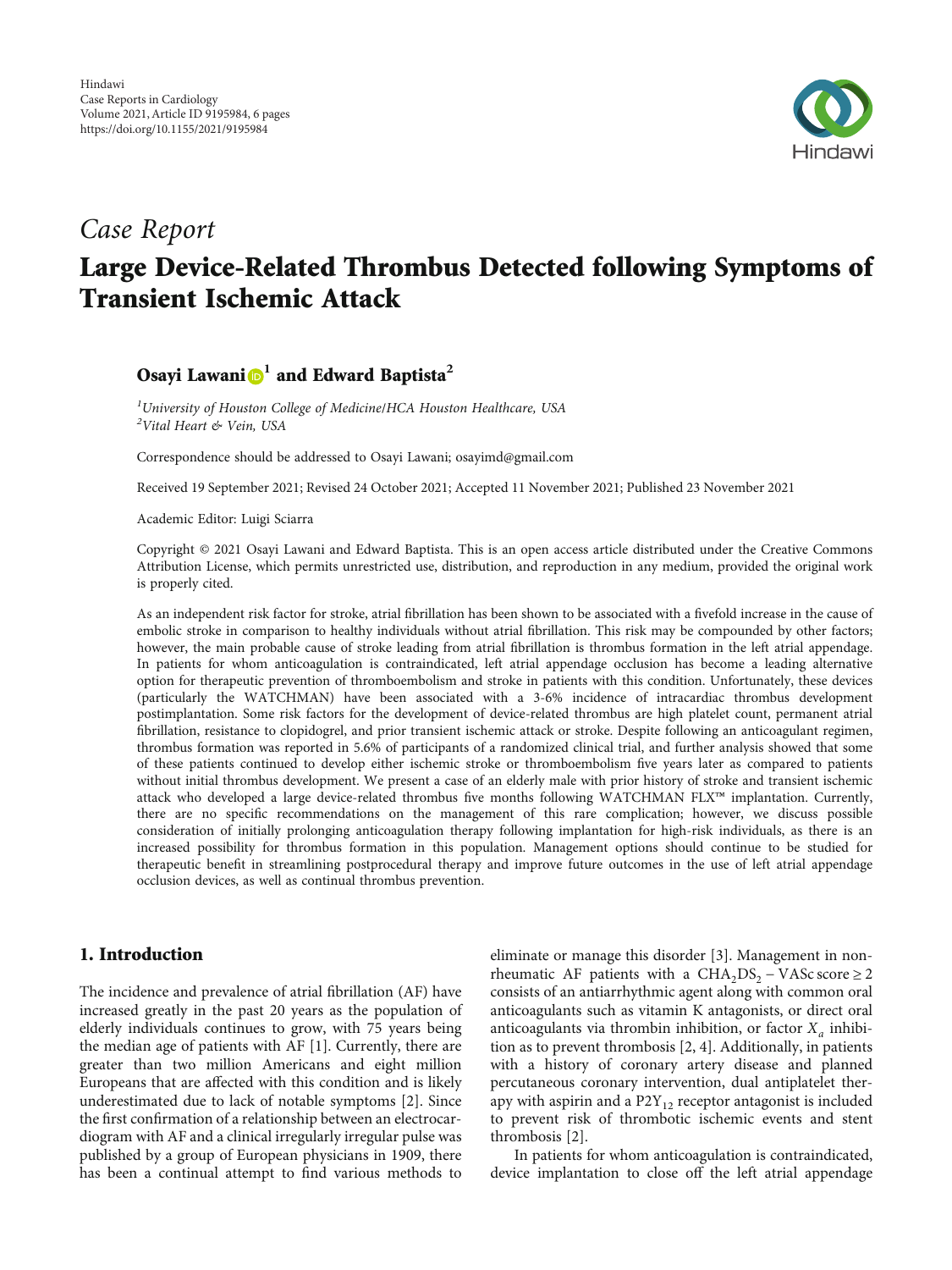(LAA) is the next likely choice in intervention and has become a leading alternative option for therapeutic prevention of thromboembolism; several devices have been developed for this use (Table [1](#page-2-0)) [\[5](#page-5-0)]. Unfortunately, some of these devices have been associated with about a 3-6% incidence of intracardiac thrombus development postimplantation despite the use of anticoagulant therapy [[6](#page-5-0)]. In this report, we present a case of an elderly male who was found to develop a large device-related thrombus in his left atrium five months following placement of a WATCHMAN device.

## 2. Case History

A 75-year-old male with a past medical history of paroxysmal atrial fibrillation, recent WATCHMAN FLX™ placement, coronary artery disease with three cardiac stents, hypertension, hyperlipidemia, bilateral carotid endarterectomies, recurrent transient ischemic attack (TIA), and two prior cerebrovascular accidents presented to our emergency department with complaints of left-sided numbness that began two hours prior to arrival.

Roughly eight months earlier, the patient experienced similar symptoms and was diagnosed with TIA. He had been taking apixaban 5 mg daily and clopidogrel 75 mg daily following previous cardiac stenting and asserted that he remained compliant with his prescriptions. A transthoracic echocardiogram (TTE) performed showed an ejection fraction of 55-60% and a mildly dilated left atrium. No defects or shunts were noted, and the foramen ovale was not patent. The patient was discharged home and advised to continue his prescriptions for apixaban and clopidogrel.

One month later, the patient returned to an emergency department with complaints of acute onset right-sided weakness and numbness. A magnetic resonance imaging (MRI) of the brain showed ischemic events in multiple territories, and a computed tomography (CT) angiogram of the neck vessels indicated a focal left (dominant) vertebral artery stenosis. Neurointerventional radiology was consulted, and a stenting of the left vertebral artery was performed. Telemetry showed atrial fibrillation with controlled ventricular response. The patient stated that he had remained compliant with taking apixaban and clopidogrel. A platelet  $P2Y_{12}$ assay was performed to assess failure of therapy with clopidogrel and was negative. As there was no clear etiology to the diagnosed embolic stroke, a transesophageal echocardiogram (TEE) was ordered. The TEE was deferred to a later date due to patient preference. On discharge, apixaban was changed to rivaroxaban 20 mg daily, and the patient was instructed to continue taking clopidogrel and to follow-up out-patient with his primary cardiologist.

Exactly one month later, the patient was found to be in persistent AF during a follow-up appointment with his cardiologist. The patient also admittedly had several mechanical falls in the past few months. It was decided by his outpatient cardiologist that the patient would undergo implantation of a WATCHMAN FLX™ device for left atrial appendage closure under TEE guidance. The appendage, which was 22 mm in diameter, showed no clot within its interior prior to device implantation. A 27 mm device was ultimately placed more distally following a partial recapture after an initial attempt placed the device somewhat proximal to the opening. A tug test was satisfactory, and no leaks were noted. The patient was instructed to begin taking aspirin 81 mg daily, to continue taking clopidogrel and rivaroxaban, and to return in six weeks for a repeat TEE.

About two months later, the patient had a repeat TEE which showed a normal sized left atrium and a wellpositioned WATCHMAN FLX™ without significant peridevice leak (<4 mm). No spontaneous echo contrast, new shunt, or evidence of thrombus was observed. As per protocol, the patient was instructed by his cardiologist to continue taking clopidogrel and aspirin daily, to discontinue use of rivaroxaban, and to follow-up within six months.

Over three months later, the patient presented to the emergency department at our hospital with complaints of left-sided numbness. It was the patient's first encounter at this facility as he was visiting family from out-of-town. Laboratory results at the time of admission were as follows: creatinine 1.2 mg/dL, calcium 8.6 mg/dL, rapid troponin 0.01 ng/ml, low-density lipoprotein 76.45 mg/dL, highdensity lipoprotein 26 mg/dL, hemoglobin 14.7 g/dL, and a platelet count of  $124 \times 10^3/\text{uL}$ . Chest X-ray, head CT, brain MRI, and CT angiogram of the head and neck were unremarkable. The patient stated that he had been compliant with taking his prescribed clopidogrel and aspirin, as well as amlodipine 5 mg daily and carvedilol 6.25 mg twice a day. Causes of the patients' symptoms that may have mimicked a TIA (e.g., anxiety, seizure, migraine, and syncope) were unfounded following laboratory results and a bedside evaluation by neurology. As the etiology of the diagnosed TIA was unclear, cardiology was consulted, and a TEE was scheduled to reevaluate the positioning of his previously implanted WATCHMAN FLX™ device for leakage and to rule out any thrombus formation. The TEE showed an ejection fraction of 55-59%, a mildly dilated left atrium, and a well-positioned WATCHMAN FLX™ without peri-device leakage. Surprisingly, it was revealed that there was a large thrombus measuring  $2.5 \times 1.5$  cm at the mouth of the LAA that was adherent to and covered the entire top of the WATCHMAN FLX™ device (Figures [1](#page-3-0) and [2\)](#page-3-0). No other structural cardiac defects were noted. The patient was promptly restarted on rivaroxaban and on discharge was instructed to follow-up out-patient with his cardiologist for continued management.

A little over two months later, the patient returned to his cardiologist for an outpatient follow-up. He denied any further complaints of stroke-like symptoms and continued to take rivaroxaban as prescribed. Another TEE was performed and showed a moderate to severely dilated left atrium. The WATCHMAN FLX™ device was noted in the LAA, as was a small mobile thrombus. The right atrium was also moderately dilated without evidence of thrombus. In comparison to the previous TEE performed over two months prior, the attached thrombus to the device was significantly smaller, but not completely dissolved (Figure [3](#page-3-0)). The patient was advised to continue rivaroxaban 20 mg daily and to followup with his cardiologist for continued surveillance.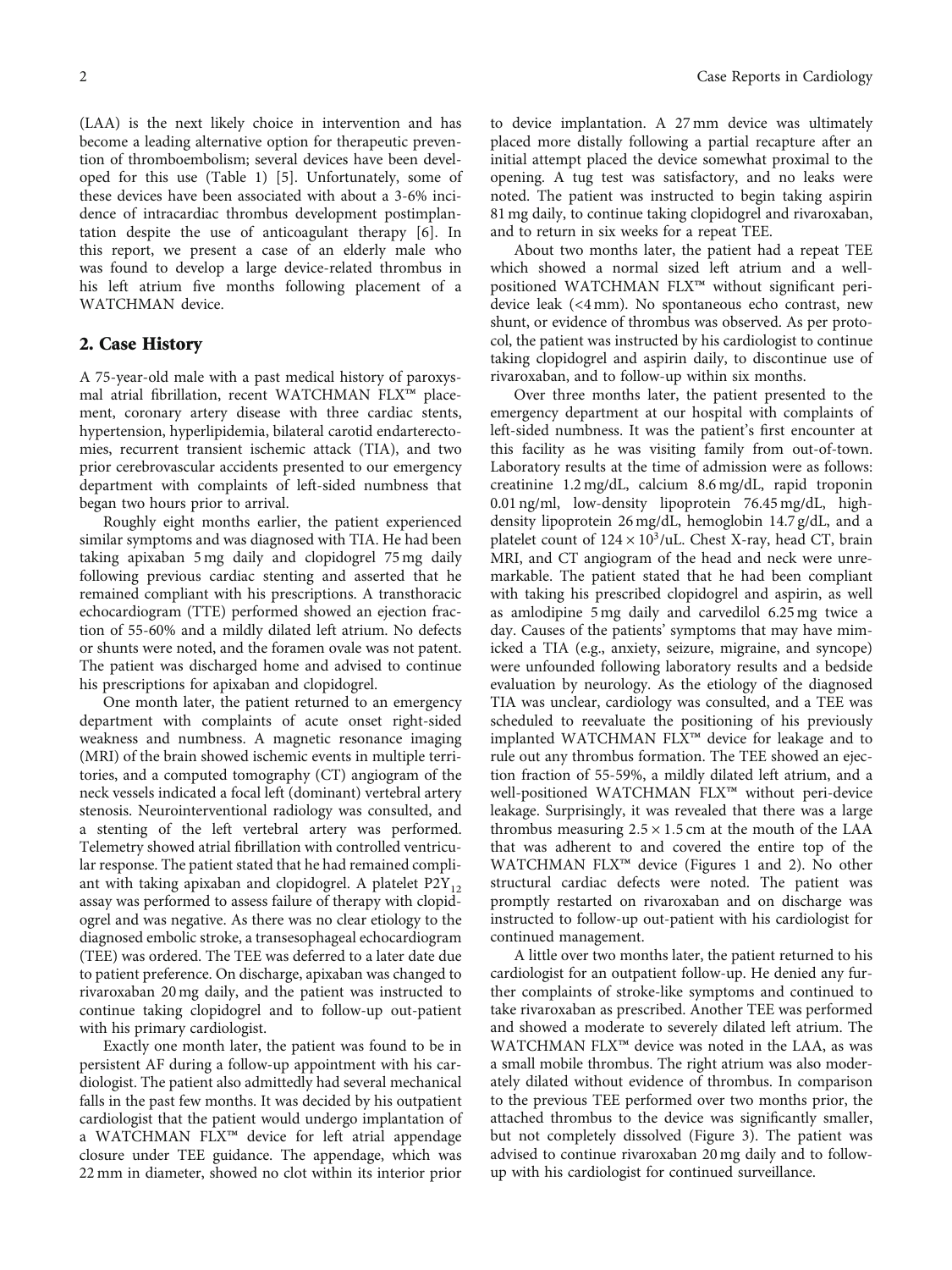<span id="page-2-0"></span>

| Abbot Vascular, formerly St. Jude Medical<br>Biosense Webster, Inc. (Johnson and<br>$\mathbf{AB}$<br>Lifetech Scientific Co., Ltd.<br>Custom Medical Devices<br>Johnson company)<br>Occlutech International<br>Boston Scientific<br>Manufacturer<br>Endocardial LAAO devices<br>Sideris transcatheter patch<br>Amplatzer Cardiac Plug<br>WATCHMAN FLX<br>Amplatzer Amulet<br>WATCHMAN<br>WaveCrest<br>Occlutech<br>LAmbre<br>Device | Double (umbrella and cover)<br>Double (lobe and disc)<br>Single (lobe)<br>Single (lobe)<br>Single (lobe)<br>Design | 16, 18, 20, 22, 24, 26, 28, 30<br>16, 18, 20, 22, 25, 28, 31, 34<br>15, 18, 21, 24, 27, 30, 33,<br>21, 24, 27, 30, 33<br>20, 24, 27, 31, 35<br>Sizes (mm)<br>22, 27, 32 | Sheath (F)<br>$\overline{14}$<br>14 | Approval status                                         |
|-------------------------------------------------------------------------------------------------------------------------------------------------------------------------------------------------------------------------------------------------------------------------------------------------------------------------------------------------------------------------------------------------------------------------------------|--------------------------------------------------------------------------------------------------------------------|-------------------------------------------------------------------------------------------------------------------------------------------------------------------------|-------------------------------------|---------------------------------------------------------|
|                                                                                                                                                                                                                                                                                                                                                                                                                                     |                                                                                                                    |                                                                                                                                                                         |                                     |                                                         |
|                                                                                                                                                                                                                                                                                                                                                                                                                                     |                                                                                                                    |                                                                                                                                                                         |                                     |                                                         |
|                                                                                                                                                                                                                                                                                                                                                                                                                                     |                                                                                                                    |                                                                                                                                                                         |                                     | CE Mark (2005)<br>FDA (2015)                            |
|                                                                                                                                                                                                                                                                                                                                                                                                                                     |                                                                                                                    |                                                                                                                                                                         |                                     | CE Mark (2019)<br>FDA (2020)                            |
|                                                                                                                                                                                                                                                                                                                                                                                                                                     |                                                                                                                    |                                                                                                                                                                         | $9 - 13$                            | CE Mark (2008)                                          |
|                                                                                                                                                                                                                                                                                                                                                                                                                                     |                                                                                                                    |                                                                                                                                                                         | $12 - 14$                           | CE Mark (2013)                                          |
|                                                                                                                                                                                                                                                                                                                                                                                                                                     |                                                                                                                    |                                                                                                                                                                         | $\overline{12}$                     | <b>CE Mark (2013)</b>                                   |
|                                                                                                                                                                                                                                                                                                                                                                                                                                     |                                                                                                                    | 36, 39                                                                                                                                                                  | 12, 14                              | CE Mark (2016)                                          |
|                                                                                                                                                                                                                                                                                                                                                                                                                                     |                                                                                                                    | 16, 18, 20, 22, 24, 26, 28, 30,<br>32, 34, 36                                                                                                                           | $8 - 10$                            | CE Mark (2016); CFDA (2017)                             |
|                                                                                                                                                                                                                                                                                                                                                                                                                                     | balloon-deliverable device<br>Frameless, bioabsorbable,                                                            | $15 - 25$                                                                                                                                                               | $\mathbf{13}$                       | Undergoing clinical evaluation                          |
| Cardia, Inc.<br>Ultraseal                                                                                                                                                                                                                                                                                                                                                                                                           | Double (bulb and sail)                                                                                             | 16, 18, 20, 22, 24, 26, 28,<br>30, 32                                                                                                                                   | $10 - 12$                           | CE Mark (2016)                                          |
| Co., Ltd<br>Hangzhou Valued Medtech<br>SeaLA                                                                                                                                                                                                                                                                                                                                                                                        | Double (dual disc)                                                                                                 | 16, 18, 20, 22, 24, 26, 28, 30,<br>32, 34, 36                                                                                                                           | $9 - 12$                            | Undergoing clinical evaluation                          |
| Lepu Medical Technology (Beijing) Co., Ltd.<br>LeFort                                                                                                                                                                                                                                                                                                                                                                               | Single (lobe)                                                                                                      | $21 - 33$                                                                                                                                                               |                                     | Undergoing clinical evaluation                          |
| Pfm Medical<br>Pfm device                                                                                                                                                                                                                                                                                                                                                                                                           | Single (disc), dual anchor                                                                                         |                                                                                                                                                                         | $10 - 12$                           | Undergoing clinical evaluation                          |
| Epicardial LAAO devices                                                                                                                                                                                                                                                                                                                                                                                                             |                                                                                                                    |                                                                                                                                                                         |                                     |                                                         |
| SentreHeart, Inc.<br>Lariat                                                                                                                                                                                                                                                                                                                                                                                                         | Endoepidcardial                                                                                                    | 40 (W), (45 [W] lariat +) $x$<br>20 (H) x 70 (L)                                                                                                                        | $\overline{2}$                      | CE Mark (2015); FDA 510(k)<br>(2006), surgical use only |
| Aegis Medical Innovations Inc.<br>Sierra                                                                                                                                                                                                                                                                                                                                                                                            | Epicardial                                                                                                         | Single size                                                                                                                                                             | $\Omega$                            | Undergoing clinical evaluation                          |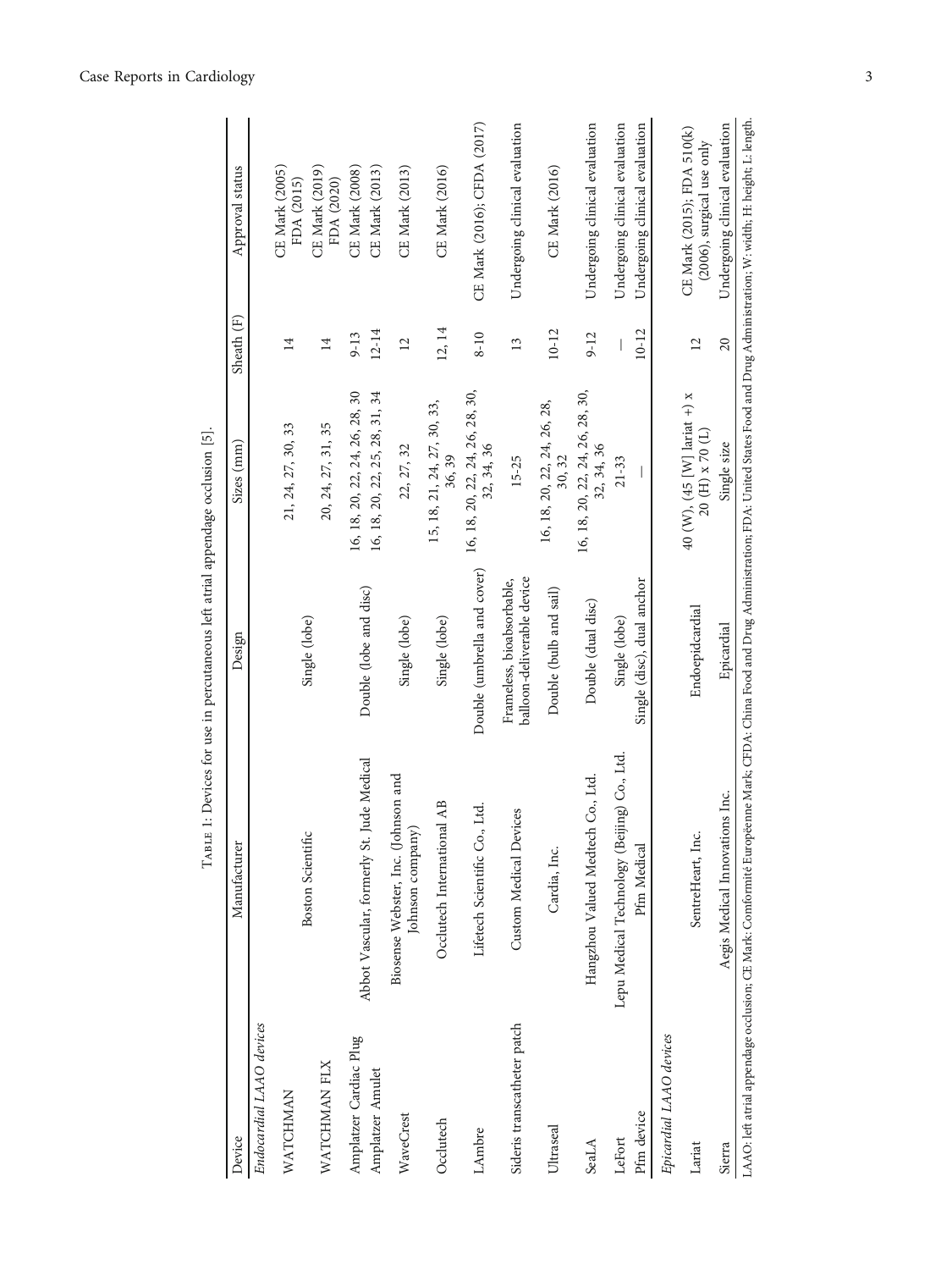<span id="page-3-0"></span>

Figure 1: Transesophageal echocardiogram indicating a large thrombus located at the opening of the left atrial appendage covering an implanted WATCHMAN FLX™ device.



Figure 2: Transesophageal echocardiogram measuring a large thrombus within the left atrium atop an implanted  $\mathbf{W}\mathbf{ATCHMAN}$  FLX™ device.



Figure 3: Repeat transesophageal echocardiogram showing a decrease in clot formation on a WATCHMAN FLX™ device within the left atrial appendage.

## 3. Discussion

As the left atrium dilates from continued fibrillation, there is more stasis and thrombus formation within the LAA [[7](#page-5-0)]. Since the 1990s, interest in treating the LAA in AF patients increased with the advancement of the maze procedure, common use of TEE, and the development of percutaneous occlusion devices [[8](#page-5-0)]. Left atrial appendage occlusion (LAAO) has been the primary method of stroke prevention in AF patients who have a contraindication to anticoagulation therapy, which includes increased risk for fall, lack of patient compliance, discontinuation of anticoagulants due

to gastrointestinal bleed or recent stroke, or difficulty in maintaining a therapeutic window (as seen with warfarin use) [[7](#page-5-0), [8](#page-5-0)]. Based on both the PROTECT-AF and PREVAIL studies, the WATCHMAN has continually been a popular choice in AF treatment, as it was shown that using this device was not inferior to being on oral anticoagulation to prevent thromboembolism in AF [\[8\]](#page-5-0).

Changes in the second version of the WATCHMAN FLX in comparison to its predecessor were evaluated during the PINNACLE FLX study and indicated that there was indeed a decreased incidence of complications and increased evidence of effective LAA closure at one year [\[9\]](#page-5-0). Devicerelated thrombosis (DRT) was only found in 3.7% of patients after 12 months of follow-up; however, it was attributed to both the change in the structure of the device and possibly the change in the 6-week postimplantation anticoagulation course regimen from warfarin and aspirin used in the PROTECT-AF and PREVAIL trials, to use of direct oral anticoagulants and aspirin [\[9](#page-5-0)]. It was also noted that the new antithrombotic regimen showed an absence of DRT in patients who were compliant with taking these medications [\[9](#page-5-0)]. This was not the case for the individual in this report, although his DRT could have had a multifactorial cause.

It is important to mention that although the patient in this report was discovered to have a DRT following a TIA, thrombus is not always associated with an embolic event and is usually an incidental finding. Risk factors for the development of DRT are high platelet count, resistance to clopidogrel, an elevated CHADS<sub>2</sub> and CHA<sub>2</sub>DS<sub>2</sub>-VASc score, decreased left ventricular ejection fraction, permanent AF, prior TIA or stroke, or device-specific issues (large mean device size or deep implantation) [[10](#page-5-0)]. With regards to this case, the patient met at least three risk factors for thromboembolism formation. The pathophysiology of DRT can be directly related to elderly individuals with prior history of stroke, elevated  $\text{CHA}_{2}\text{DS}_{\text{s}}\text{-}\text{VASc score},$  and vascular disease, all of which are indicated in an increased prothrombotic state [[11](#page-5-0)]. DRT may also be induced by incomplete or deep implantation of the device by exposing areas of trabeculations [\[11\]](#page-5-0). Large devices also increase the risk for DRT due to having an increased fabric surface area [[11](#page-5-0)]. The patient in this case had his device implanted deeply on a second attempt and also had a device placed that was 5 mm larger than the diameter of his LAA.

The most common cause of DRT has been noted to occur following the discontinuation of oral anticoagulant therapy [\[6](#page-5-0)]. At this time, there is no indication of which oral anticoagulant is preferred as one retrospective study suggested that there was no significant difference in developing DRT with the initial use of either vitamin K antagonists or direct oral anticoagulants [[11](#page-5-0)]. What is known is that a recent analysis showed that after five years, about 25% of patients who were diagnosed with DRT from the PROTECT-AF and PREVAIL studies later developed either ischemic stroke or thromboembolism compared to patients without DRT, and that there was also a temporal association [\[11\]](#page-5-0). Although the incidence of DRT is about 3-7%, it is associated with a threefold increase in stroke risk [[11](#page-5-0)].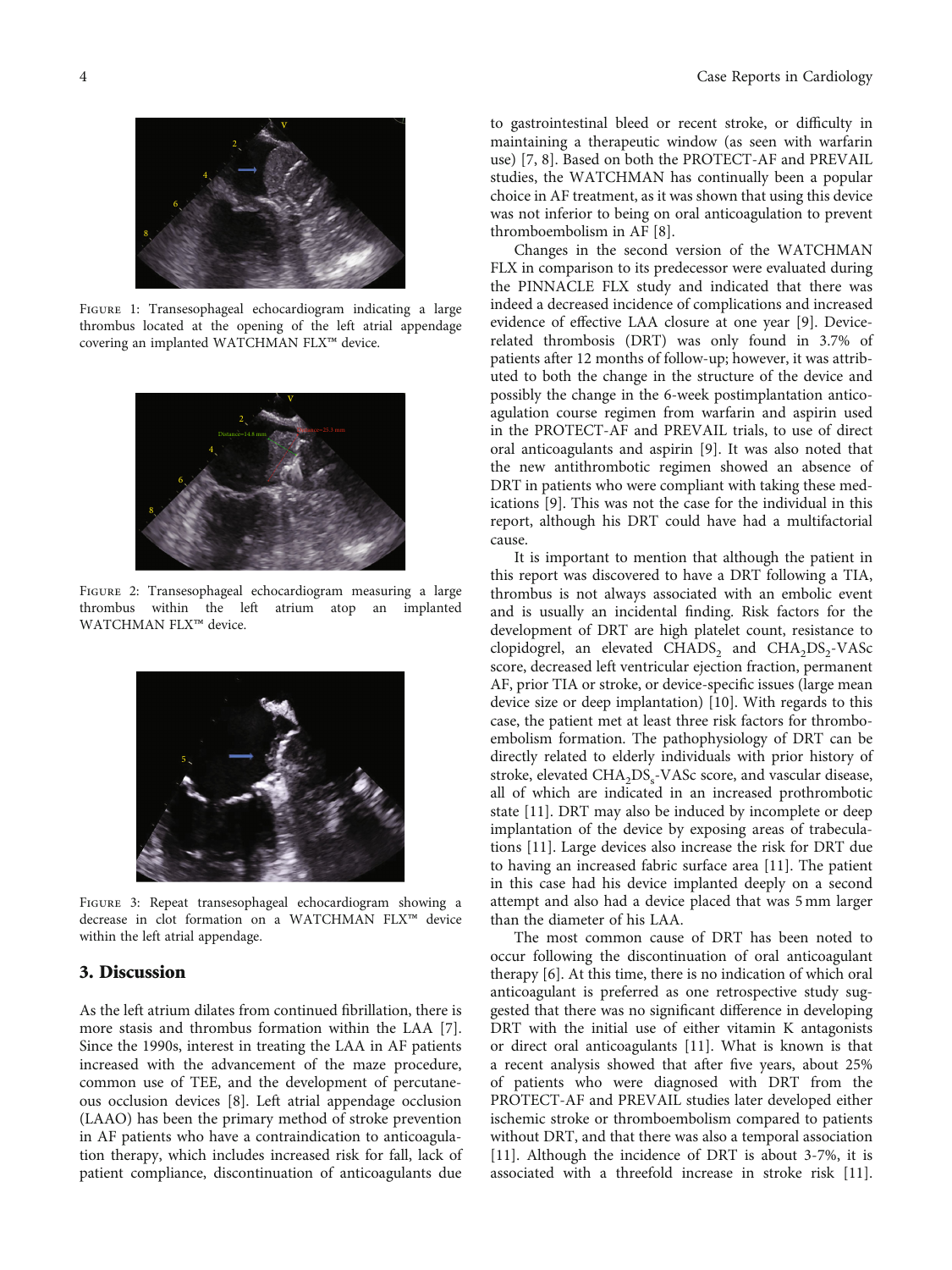

Suggested Algorithm in Patients with High-Risk for Device-Related Thrombus Post-WATCHMAN Implantation

FIGURE 4: Suggested algorithm for assessment and treatment of a patient post-WATCHMAN placement who may be high risk for DRT. LAAO: left atrial appendage occlusion; TEE: transesophageal echocardiogram; DAPT: dual antiplatelet therapy; DRT: device-related thrombus; CT: computed tomography [\[11\]](#page-5-0).

Furthermore, as there is usually resolution of DRT with the use of direct oral anticoagulation, there have been several accounts of recurrent DRT after anticoagulation was discontinued [\[12\]](#page-5-0). Consequently, more thoughtful consideration should be placed for patients that qualify for an LAAO device and have a significant history of stroke or thromboembolism.

For high-risk patients prior to LAAO device placement, it is proposed that anticoagulation continue for >45 days following implantation, then a repeat TEE is performed at a later date, and the patient can start dual antiplatelet therapy followed by aspirin indefinitely if there is no evidence of peri-device leaks or DRT [[13](#page-5-0)]. Future studies should focus on an optional length of time a high-risk patient should stay on anticoagulation postimplantation as this is presently undetermined (Figure 4) [[11\]](#page-5-0).

Duration of use and choice of anticoagulant and antiplatelet regimen should be tailored for high-risk patients. In addition, it may be worth investigating whether  $P2Y_{12}$ inhibitors other than clopidogrel should be used for patients who are prone to thromboembolism as they have better platelet aggregation inhibition during the device sealing process [\[13\]](#page-5-0). Previously, a DRT score based on predictors was suggested to assist in identifying individuals that would be at a high risk for thrombus development postdevice implantation. This would be helpful as it would potentially lead to finding whether factors related to anticoagulation, the patient, or the actual procedure contributed to the formation of DRT [\[12\]](#page-5-0). At this time, treatment strategies for high-risk individuals who may develop DRT have not been clinically proven and should be treated on a case-by-case basis.

## 4. Conclusion

Although the incidence of DRT following WATCHMAN implantation is relatively low, it does have a significant impact on how high-risk patients are viewed and considered for treatment. As the results of the ASAP-TOO trial will indicate whether anticoagulation is needed overall after device implantation, the incidence of DRT should continue to be further investigated, particularly for high-risk individuals. Prolonging anticoagulation or change in antiplatelet regimen should also continue to be studied for therapeutic benefit. One study suggested possible coating of the device in an antithrombotic agent to help in decreasing the risk of DRT development [\[12\]](#page-5-0). Integration of these changes into clinical practice will likely assist in streamlining postprocedural therapy as to keep up with achieving continual promising outcomes with the use of LAAO devices, as well as continual thrombus prevention.

#### Data Availability

Data is available upon request to the corresponding author.

## Conflicts of Interest

The authors declare that they have no conflicts of interest.

## Authors' Contributions

Osayi Lawani participated in conceptualization, data curation, investigation, visualization, and creation, review, and editing of the original draft. Edward Baptista provided